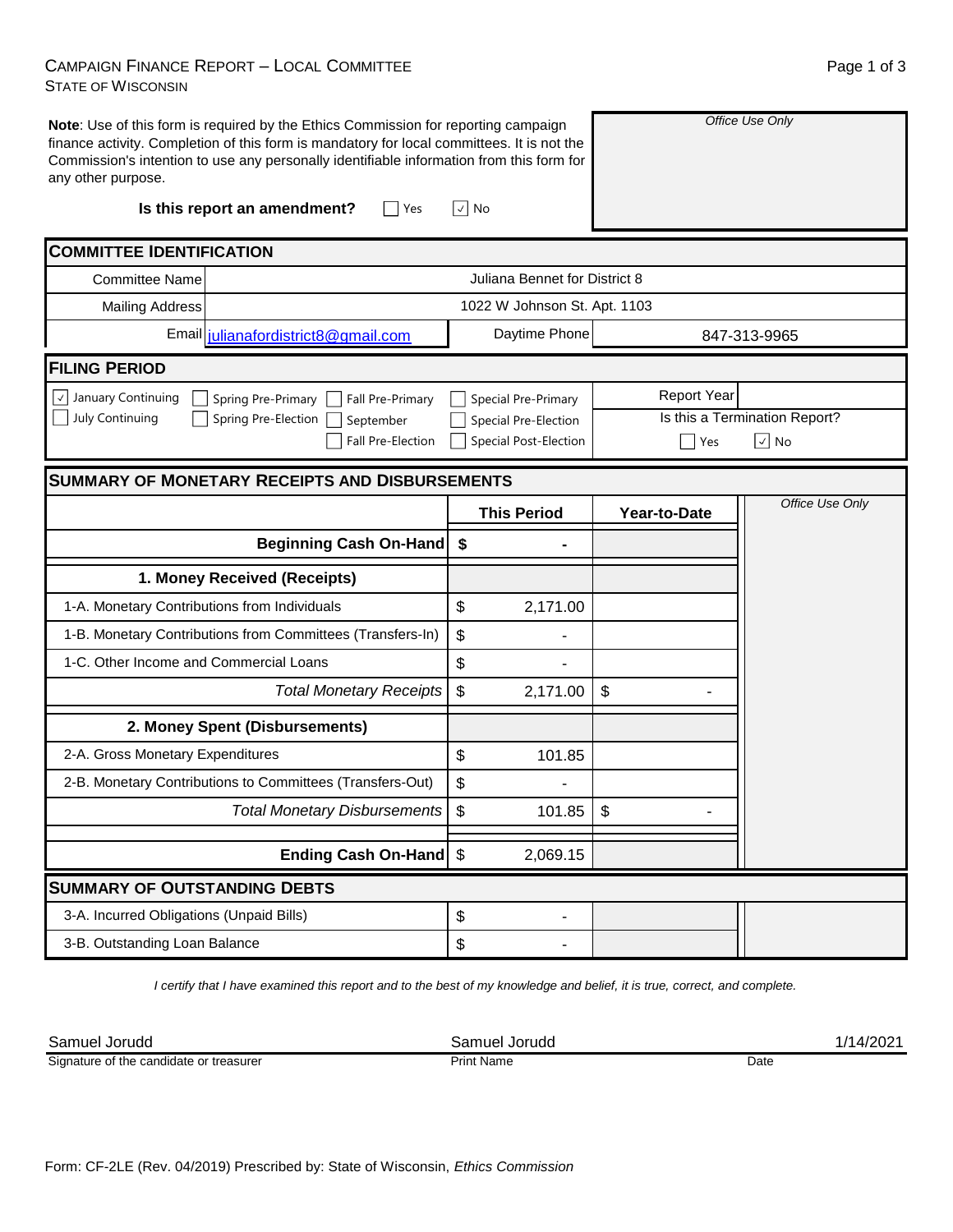## **Income** Schedule 1-A **Monetary Contributions from Individuals (Including Loans from Individuals)** Page 2 of 3

| <b>Date</b> | <b>Name</b>                 | <b>Address</b>                        | City         | <b>ST</b> | Zip          | <b>Occupation</b>           | <b>Comments</b> | <b>Amount</b>  |
|-------------|-----------------------------|---------------------------------------|--------------|-----------|--------------|-----------------------------|-----------------|----------------|
|             | ####### Rachel Chisman      | 134 Jefferson St                      | Oregon       | WI        |              | 53575 Domestic worker       |                 | 25             |
|             | ####### James Zavoral       | 4288 S Jordan Drive                   | McFarland    | WI        |              | 53558 Transmission Engineer |                 | 25             |
|             | ####### Carissa Goddeau     | 1325 Milton St                        | Madison      | WI        |              | 53715 Sustainability Intern |                 | 25             |
|             | ####### Julia Perez         | 718 western ave                       | Madison      | WI        |              | 53711 Not Employed          |                 | 10             |
|             | ####### Matthew Mitnick     | 202 N Brooks Street Uni Madison       |              | <b>CA</b> |              | 53715 Student               |                 | 50             |
|             | ####### Colin Onak          | 616 N Carroll St                      | Madison      | WI        |              | 53703 Not Employed          |                 | 5 <sup>1</sup> |
|             | #######  Elpida Leontiadis  | 36-19 193rd Street                    | Flushing     | <b>NY</b> |              | 11358 Not Employed          |                 | 5              |
|             | ####### Max Prestigiacomo   | 633 Langdon St. Apt 530 Madison       |              | lwı       | 53562 Alder  |                             |                 | 100            |
|             | ####### Sarah Anderson      | 1721 Arthur St                        | Park Ridge   | IL        |              | 60068 Not Employed          |                 | 10             |
|             | ####### Abby Bradbury       | 8182 Lawndale lane n                  | Maple grove  |           |              | MN 55322 Barista            |                 | 15             |
|             | #######  Isaac Scott        | 3228 W Diamond St                     | Philadelphia | PA        | 19121 Artist |                             |                 | 25             |
|             | #######  Isaac Scott        | 3228 W Diamond St                     | Philadelphia | PA        | 19121 Artist |                             |                 | 25             |
|             | ####### Michelle Miloslavic | 4103 83rd Street                      | Kenosha      | lwı       |              | 53142 Not Employed          |                 | 5 <sup>1</sup> |
|             | ####### Clara Haeffner      | 364 Maple Street                      | Glen Ellyn   | IL        |              | 60137 Not Employed          |                 | 5              |
|             | ####### Sharon Hynes        | 10214 S. Artesian Ave                 | Chicago      | IL        |              | 60655 Not Employed          |                 | 50             |
|             | ####### Marissa Feller      | 515 N Lake St 6D                      | Madison      | lwı       |              | 53703 Not Employed          |                 | 25             |
|             | ####### Taylor Scofield     | 515 N Lake St Apt 6D                  | Madison      | lwı       |              | 53703 Not Employed          |                 | 5 <sup>1</sup> |
|             | ####### Tammy Favata        | 0N630 Courtney Lane                   | Winfield     | IL        |              | 60190 Hair Stylist          |                 | 100            |
|             | ####### Jennifer Norsetter  | 317 Potter St                         | Madison      | lwı       | 53715 CSR    |                             |                 | 25             |
|             | ####### Romona Henderson    | 1495 Misty Lane                       | Bolingbrook  | IL        |              | 60490 Not Employed          |                 | 100            |
|             | #######  Ellen Abad Santos  | 8250 Fairmont Ln                      | Greendale    | lwı       |              | 53129 Not Employed          |                 | 10             |
|             | ####### Jeffrey Scofield    | 303 Hillside Avenue                   | Piedmont     | CA        |              | 94611 Home Builder          |                 | 50             |
|             | ####### Jessica Lipaz       | 1917 Livonia Avenue                   | Los Angeles  | CA        |              | 90034 Not Employed          |                 | 36             |
|             | ####### Natalie lerien      | 9805 El Camino Real Ur Atascadero     |              | CA        |              | 93422 Associate             |                 | 5 <sub>1</sub> |
|             | ####### Samantha Schalk     | 301 Harbour Town Dr                   | Madison      | WI        |              | 53717 Associate Professor   |                 | 50             |
|             | ####### Chloe Frankovic     | 4907 W Woodlawn Ct.                   | Milwaukee    | WI        |              | 53208 Not Employed          |                 | 5              |
|             | ####### Sarah Haas          | 1426 W. Wanda Ave.                    | Milwaukee    | WI        |              | 53221 Office Assistant      |                 | 5 <sup>2</sup> |
|             | ####### Andrew Hunt         | 1405 Winterberry Circle   Bloomington |              | IL        |              | 61705 Child care            |                 | 100            |
|             | ####### James Lee Rasch     | 4100 Easter Road                      | La Crosse    | lwı       |              | 54601 Not Employed          |                 | 250            |
|             | ######## Ogochukwu Akamelu  | 11168 Rinehart Drive                  | Waynesboro   | PA        |              | 17268 Influencer Marketing  |                 | 500            |
|             | ####### Myra Reza           | 418 W Johnson St.                     | Madison      | WI        |              | 53703 Not Employed          |                 | 500            |
|             | ####### Michael Jones       | 110 Milo Lane                         | Madison      |           |              | WI 53714 Teacher            |                 | 25             |